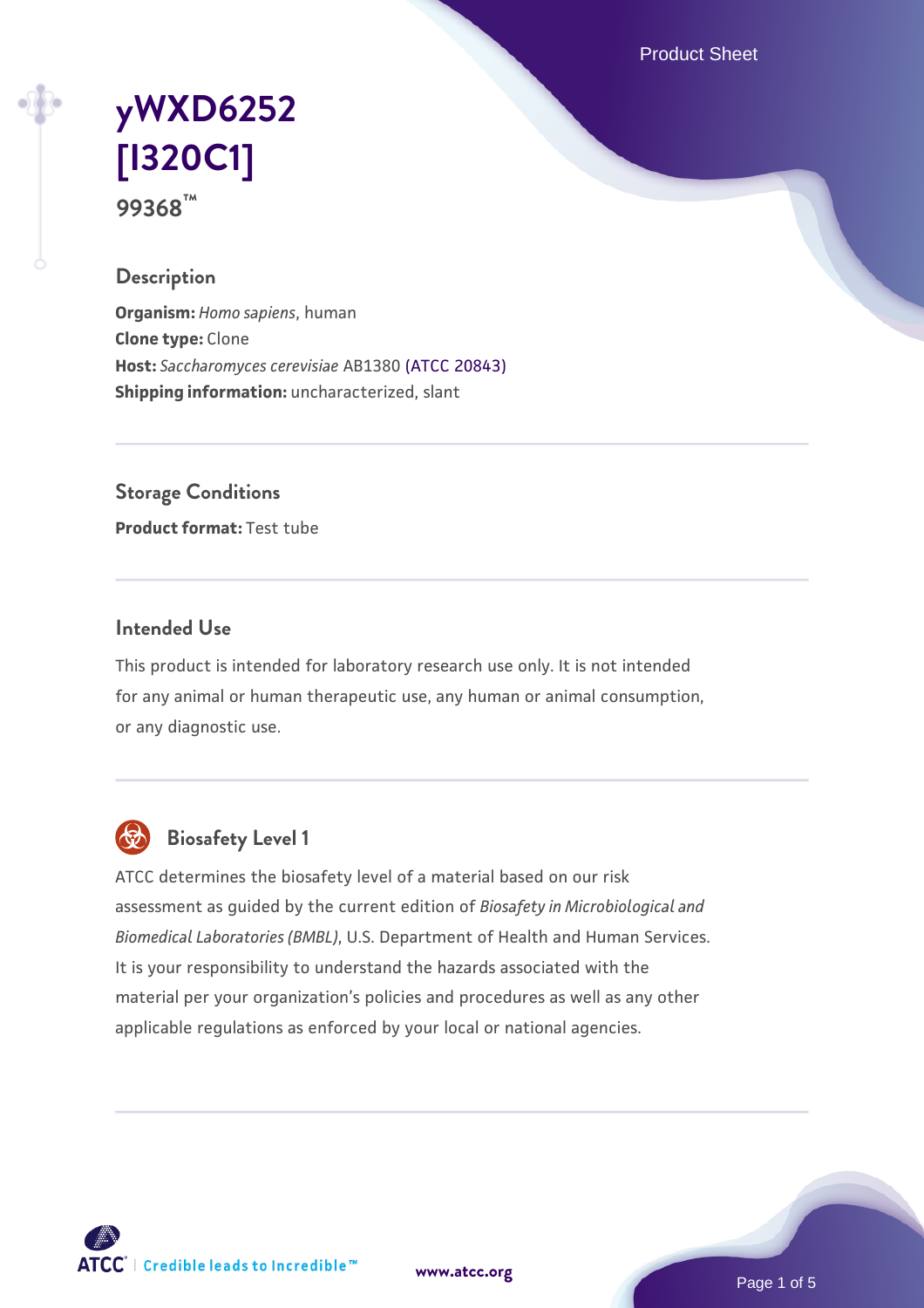## **Certificate of Analysis**

For batch-specific test results, refer to the applicable certificate of analysis that can be found at www.atcc.org.

#### **Insert Information**

**Type of DNA:** genomic **Genome:** Homo sapiens **Chromosome:** X **Gene name:** DNA Segment **Gene product:** DNA Segment **Contains complete coding sequence:** Unknown

#### **Vector Information**

**Type of vector:** YAC **Markers:** SUP4; URA3; TRP1

## **Growth Conditions**

**Medium:**  [ATCC Medium 1245: YEPD](https://www.atcc.org/-/media/product-assets/documents/microbial-media-formulations/1/2/4/5/atcc-medium-1245.pdf?rev=705ca55d1b6f490a808a965d5c072196) **Temperature:** 30°C

## **Notes**

More information may be available from ATCC (http://www.atcc.org or 703- 365-2620).

## **Material Citation**

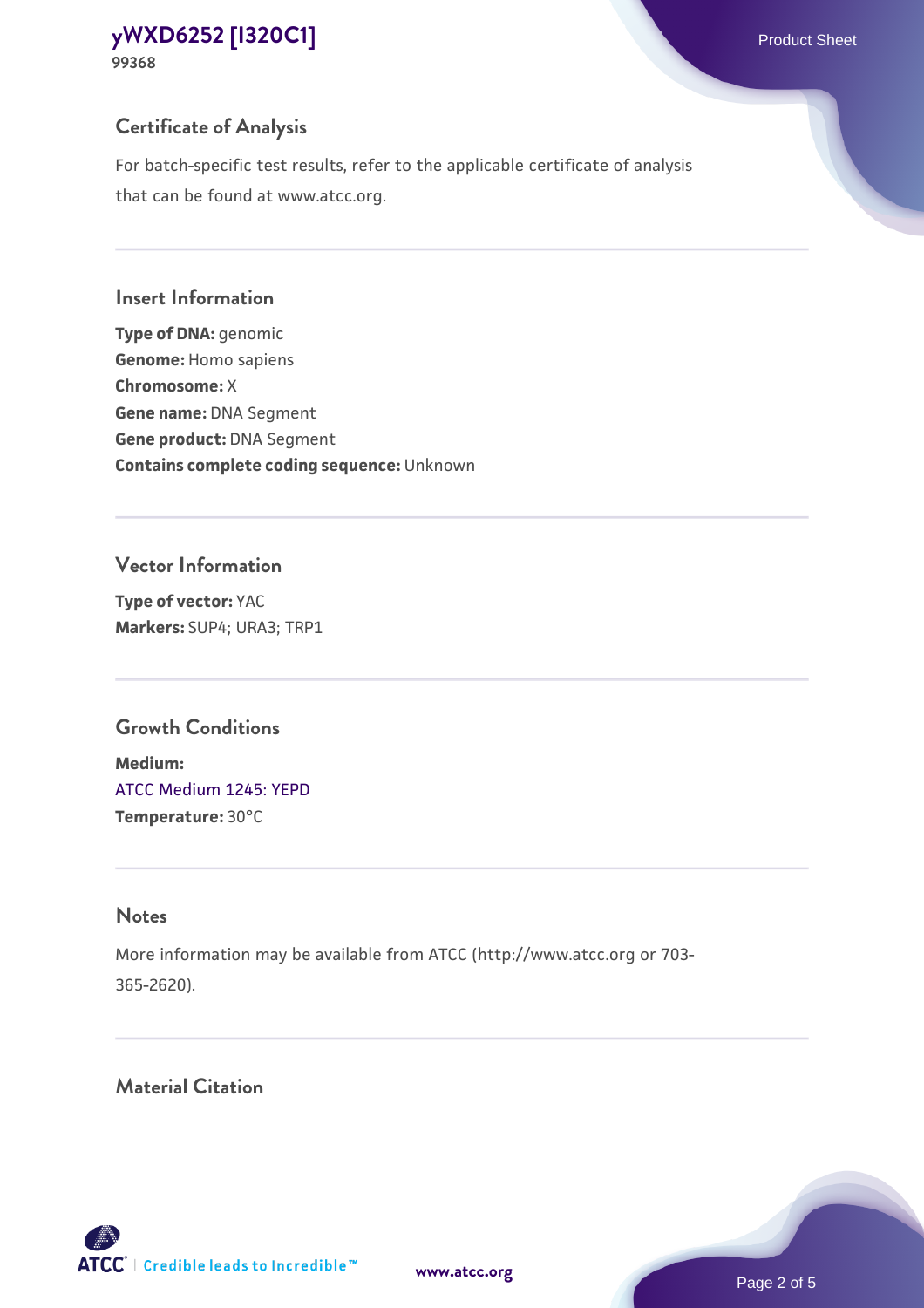If use of this material results in a scientific publication, please cite the material in the following manner: yWXD6252 [I320C1] (ATCC 99368)

#### **References**

References and other information relating to this material are available at www.atcc.org.

## **Warranty**

The product is provided 'AS IS' and the viability of  $ATCC<sup>®</sup>$  products is warranted for 30 days from the date of shipment, provided that the customer has stored and handled the product according to the information included on the product information sheet, website, and Certificate of Analysis. For living cultures, ATCC lists the media formulation and reagents that have been found to be effective for the product. While other unspecified media and reagents may also produce satisfactory results, a change in the ATCC and/or depositor-recommended protocols may affect the recovery, growth, and/or function of the product. If an alternative medium formulation or reagent is used, the ATCC warranty for viability is no longer valid. Except as expressly set forth herein, no other warranties of any kind are provided, express or implied, including, but not limited to, any implied warranties of merchantability, fitness for a particular purpose, manufacture according to cGMP standards, typicality, safety, accuracy, and/or noninfringement.

#### **Disclaimers**

This product is intended for laboratory research use only. It is not intended for any animal or human therapeutic use, any human or animal consumption,

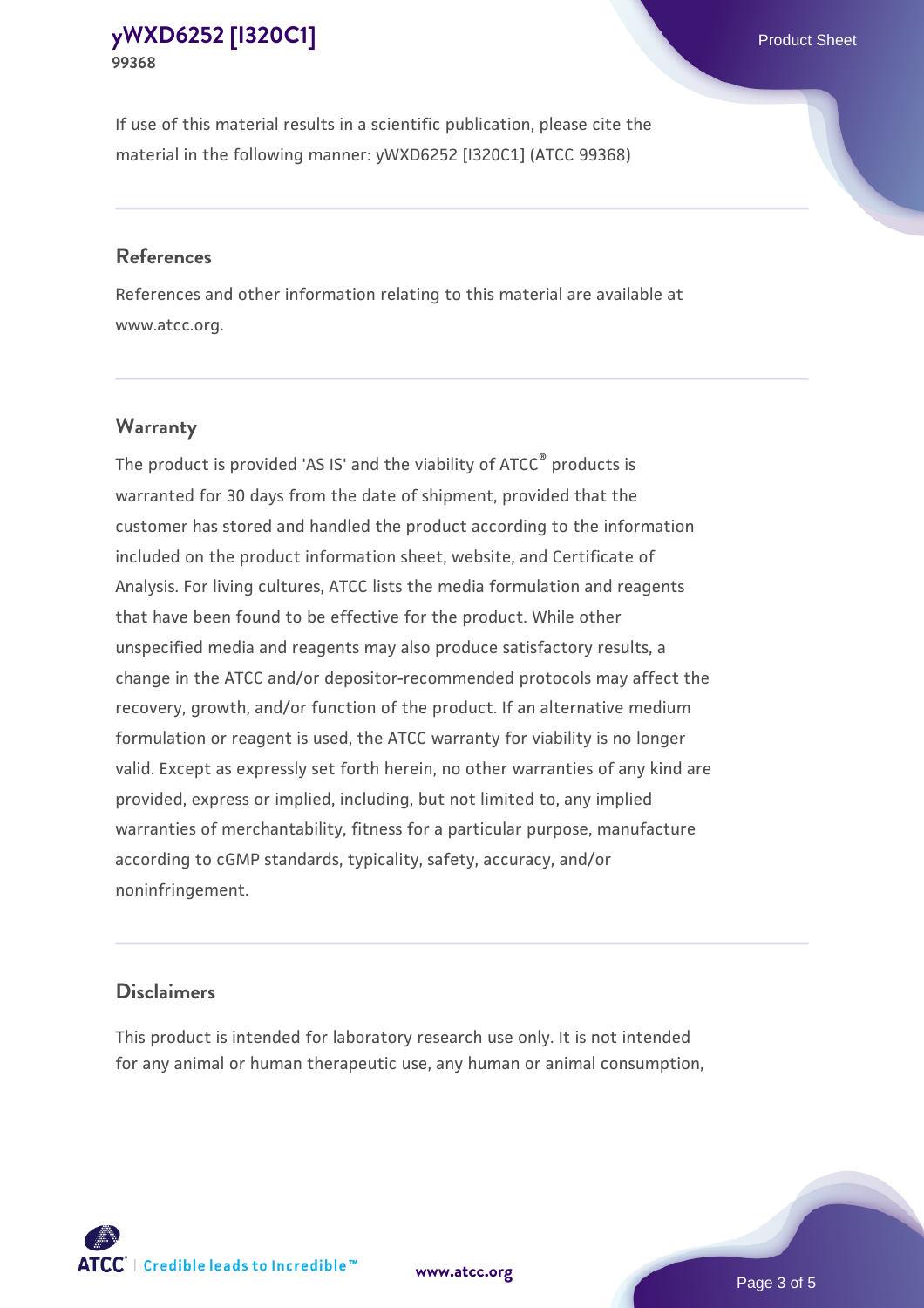or any diagnostic use. Any proposed commercial use is prohibited without a license from ATCC.

While ATCC uses reasonable efforts to include accurate and up-to-date information on this product sheet, ATCC makes no warranties or representations as to its accuracy. Citations from scientific literature and patents are provided for informational purposes only. ATCC does not warrant that such information has been confirmed to be accurate or complete and the customer bears the sole responsibility of confirming the accuracy and completeness of any such information.

This product is sent on the condition that the customer is responsible for and assumes all risk and responsibility in connection with the receipt, handling, storage, disposal, and use of the ATCC product including without limitation taking all appropriate safety and handling precautions to minimize health or environmental risk. As a condition of receiving the material, the customer agrees that any activity undertaken with the ATCC product and any progeny or modifications will be conducted in compliance with all applicable laws, regulations, and guidelines. This product is provided 'AS IS' with no representations or warranties whatsoever except as expressly set forth herein and in no event shall ATCC, its parents, subsidiaries, directors, officers, agents, employees, assigns, successors, and affiliates be liable for indirect, special, incidental, or consequential damages of any kind in connection with or arising out of the customer's use of the product. While reasonable effort is made to ensure authenticity and reliability of materials on deposit, ATCC is not liable for damages arising from the misidentification or misrepresentation of such materials.

Please see the material transfer agreement (MTA) for further details regarding the use of this product. The MTA is available at www.atcc.org.

## **Copyright and Trademark Information**

© ATCC 2021. All rights reserved.

ATCC is a registered trademark of the American Type Culture Collection.



**[www.atcc.org](http://www.atcc.org)**